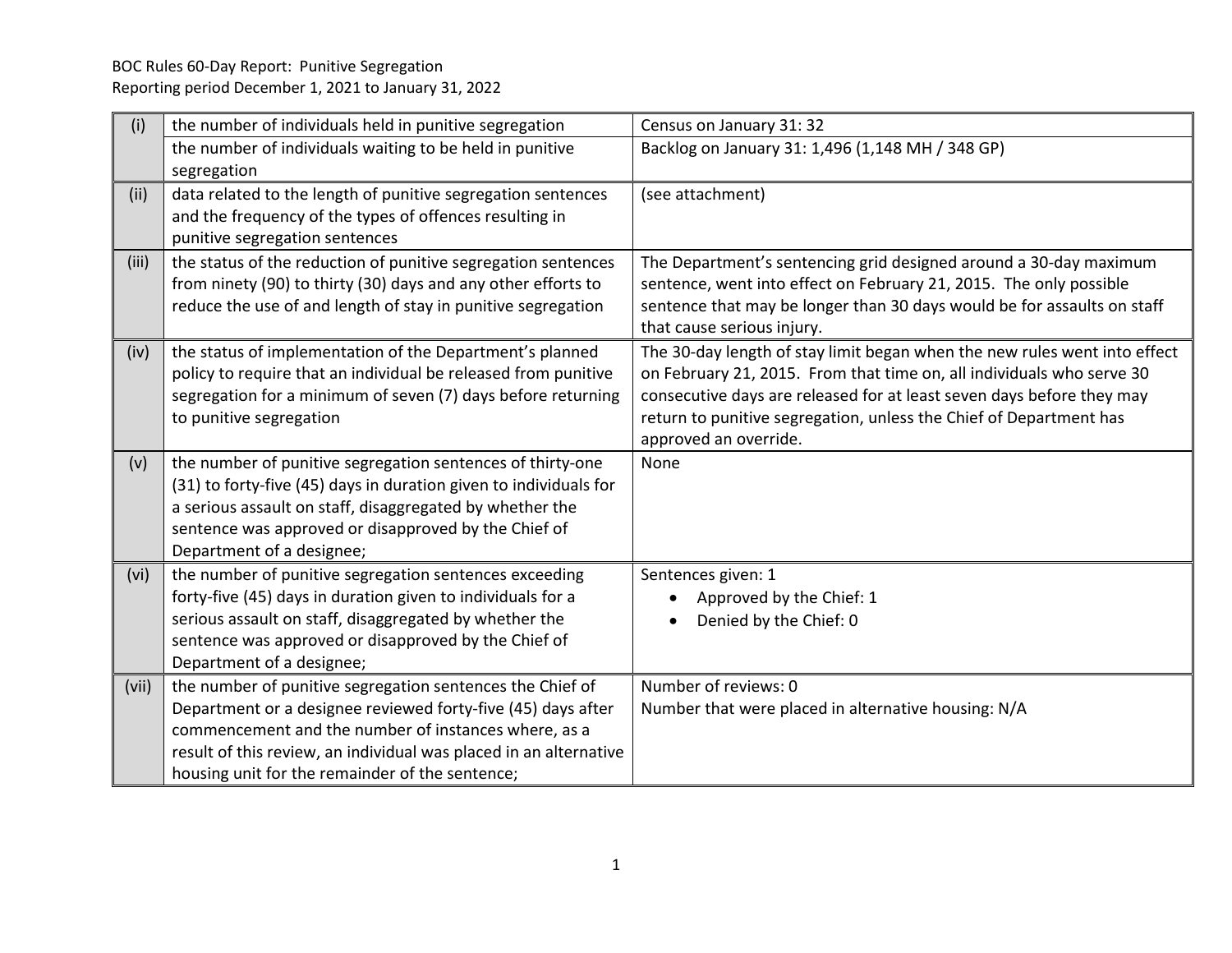| (viii)            | the number or requests submitted to the Chief of Department<br>to hold an individual in punitive segregation for more than a<br>total of sixty (60) days within a six (6) month period,<br>disaggregated by whether the request was approved or<br>disapproved by the Chief of Department; | Total number of requests: 0<br>Total number approved: N/A<br>Total number disapproved: N/A |
|-------------------|--------------------------------------------------------------------------------------------------------------------------------------------------------------------------------------------------------------------------------------------------------------------------------------------|--------------------------------------------------------------------------------------------|
| (ix)              | the number of individuals who received two (2) or more<br>placements in punitive segregation pursuant to section 1-<br>17(d)(3);                                                                                                                                                           |                                                                                            |
| (x)               | the number of individuals currently in Department custody<br>who have, during their current incarceration, been housed in<br>punitive segregation a total of:                                                                                                                              |                                                                                            |
|                   | one (1) to thirty (30) days                                                                                                                                                                                                                                                                | 438                                                                                        |
|                   | thirty-one (31) to sixty (60) days                                                                                                                                                                                                                                                         | 184                                                                                        |
|                   | sixty-one (61) to ninety (90) days                                                                                                                                                                                                                                                         | 98                                                                                         |
|                   | ninety-one (91) to one-hundred-twenty (120) days                                                                                                                                                                                                                                           | 55                                                                                         |
|                   | more than one-hundred-twenty (120) days                                                                                                                                                                                                                                                    | 72                                                                                         |
| (x <sub>i</sub> ) | the number of individuals currently housed in punitive<br>segregation (November 30), who have been held there,<br>consecutively, for:                                                                                                                                                      |                                                                                            |
|                   | one (1) to thirty (30) days                                                                                                                                                                                                                                                                | 32                                                                                         |
|                   | thirty-one (31) to sixty (60) days                                                                                                                                                                                                                                                         | 0                                                                                          |
|                   | sixty-one (61) to ninety (90) days                                                                                                                                                                                                                                                         | 0                                                                                          |
|                   | ninety-one (91) to one-hundred-twenty (120) days                                                                                                                                                                                                                                           | $\mathbf{0}$                                                                               |
|                   | more than one-hundred-twenty (120) days                                                                                                                                                                                                                                                    | 0                                                                                          |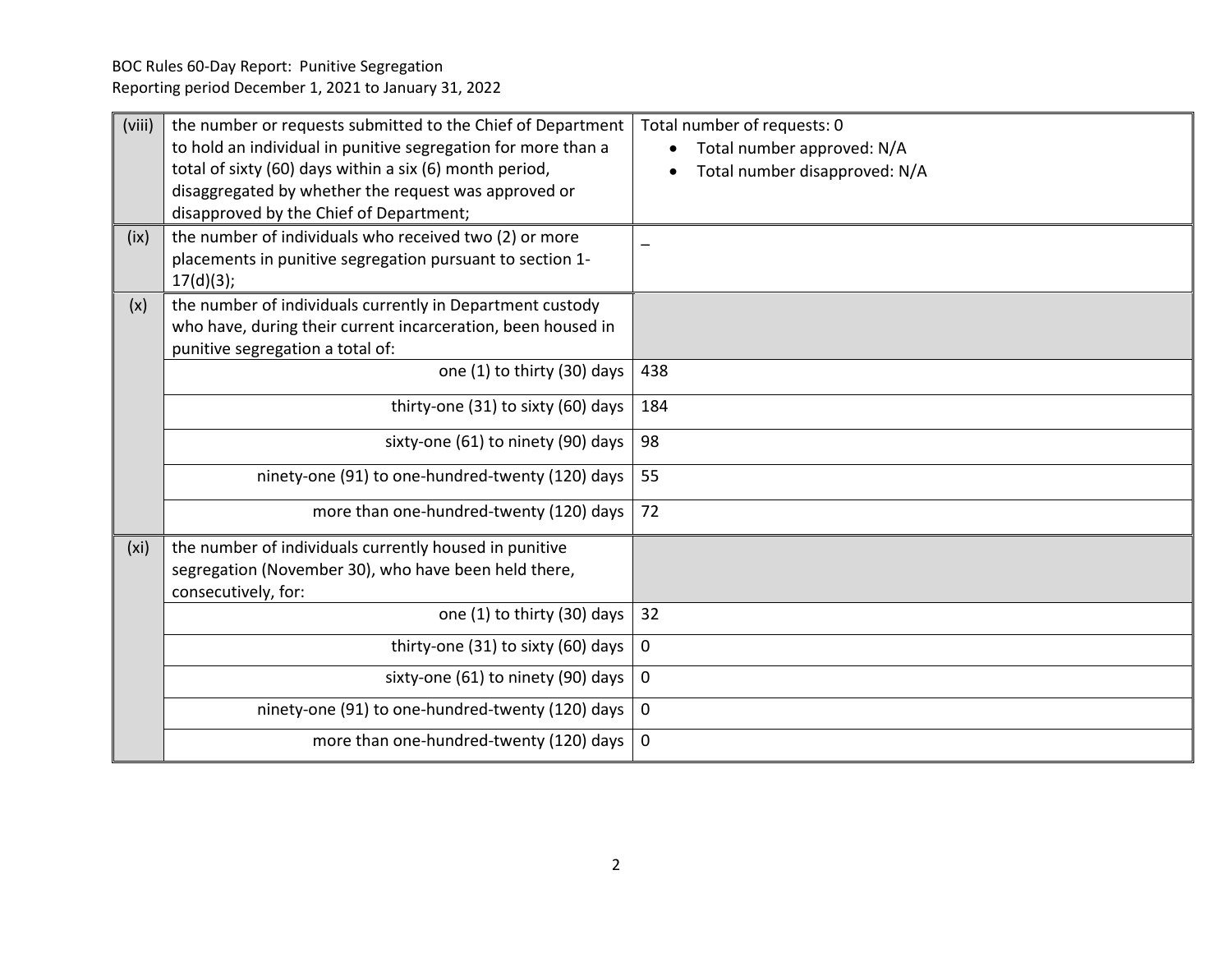| (xii)  | a plan and timeline detailing steps necessary to reduce the<br>length of punitive segregation sentences and to reduce the                         | Punitive segregation sentences have been reduced to a maximum of 30<br>days, with possible exception for assaults on staff that cause serious                                                                                                                                                                                                                                                                              |
|--------|---------------------------------------------------------------------------------------------------------------------------------------------------|----------------------------------------------------------------------------------------------------------------------------------------------------------------------------------------------------------------------------------------------------------------------------------------------------------------------------------------------------------------------------------------------------------------------------|
|        | number of individuals housed in punitive segregation                                                                                              | injury.<br>Punitive segregation has been eliminated for all individuals aged 16-21.<br>Additionally, DOC has partnered with the Vera Institute of Justice to<br>develop safe alternatives to segregation. This nearly two-year project<br>includes a year of policy and procedure assessment before reforms are<br>recommended and implemented. DOC will share any recommendations<br>with the Board when they are issued. |
| (xiii) | data related to the amount of recreation provided to<br>individuals housed in punitive segregation                                                | Number of individuals who went to recreation: 876                                                                                                                                                                                                                                                                                                                                                                          |
|        | data related to the amount of out-of-cell time provided to<br>individuals housed in punitive segregation                                          | Number of individuals who received 7 hours per day of out-of-cell time: 0<br>Average daily population who received 7 hours of out-of-cell time: 0                                                                                                                                                                                                                                                                          |
| (xiv)  | any other information the Department or the Board deems<br>relevant to the Board's assessment of punitive segregation in<br>Department facilities | Information has been shared with the Board as it has been requested.                                                                                                                                                                                                                                                                                                                                                       |